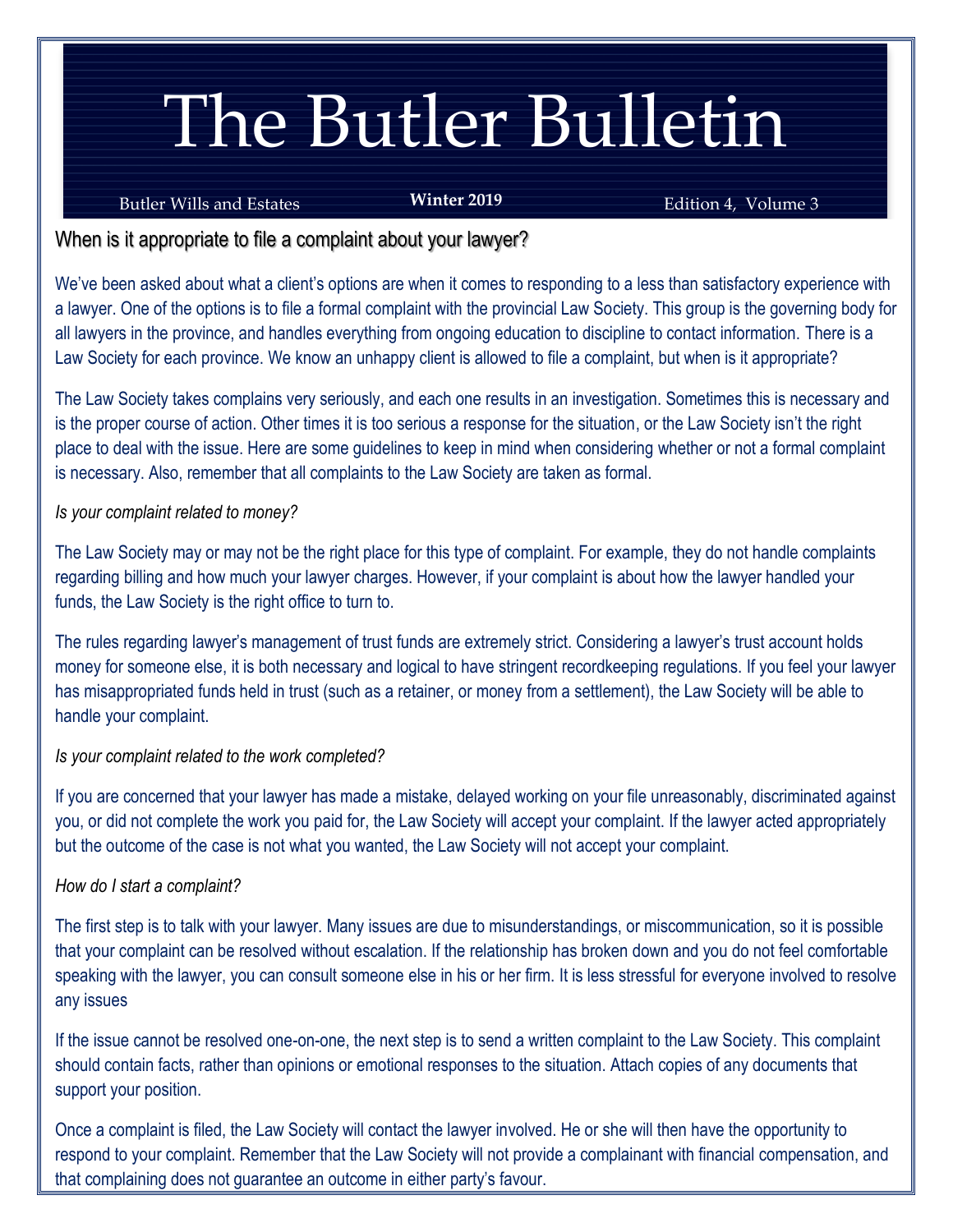# Have you heard about our Lunch and Learn presentations?



Are you looking for a new topic for an office lunch and learn?

Feel free to request any wills and estates law topic. With flexible hours, reasonable prices, and fully customizable presentations, our seminars are perfect for your next lunch and learn session.

For more info, email [chelsea@butlerwillsandestates.com](mailto:chelsea@butlerwillsandestates.com)

*"You've done a fantastic job of breaking difficult information down into digestible yet substantial chunks that are very easy to absorb and work with. Your tone makes serious and often scary issues seem nonthreatening and possible to work through if one just applies logic." -* **A.S**





# **EXECUTOR IN AN HOUR**



Includes: - joint assets - tax - common misconceptions

# Тор 10 **ESTATE PLANNING MISTAKES**

Any of our presentations can be customized to fit your group - at no extra charge!

Plus, we offer discounts for small businesses.

Is your group non-profit? We don't charge for presentations to charities, non-profit organizations, or social clubs.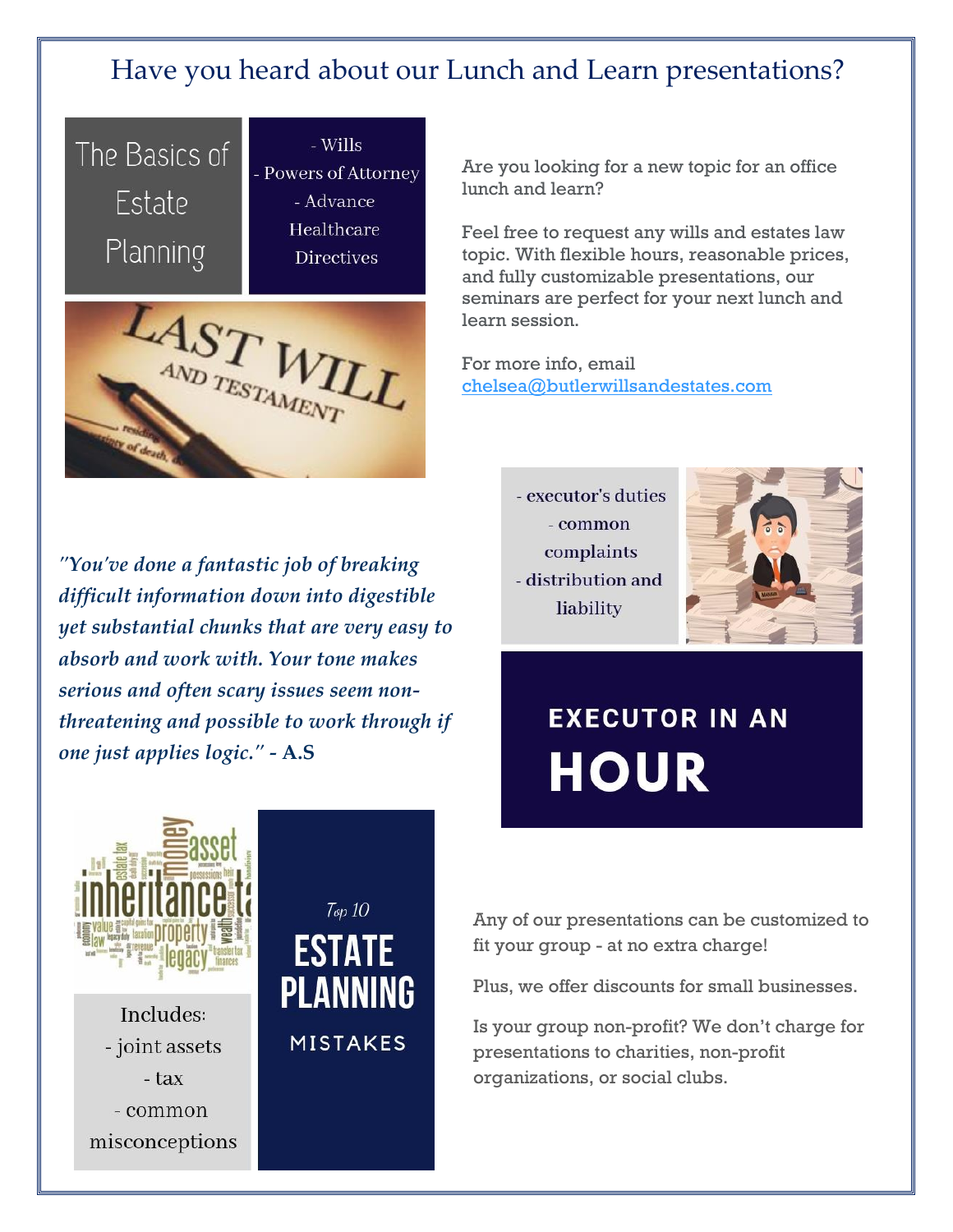# Funny Legal Terms

There is an endless selection of odd legal terms. Many are outdated and no longer used in modern practice. Others are still regularly added to documents such as contracts. Here are a few of our favourite odd legal terms.

Witnesseth; Meaning "witness" but in a much wittier way, however it is also used in contracts to mean "take notice of".

Promulgate; Defined as "to put forth or to enact". (E.g. the law was promulgated in February 2019.)

Salmagundi: Made famous by Judge Bruce Selya and used to describe a hodgepodge or mix of items.

Abecedarian: Also made famous by Judge Bruce Selya. This term is used to describe something basic, or fundamental.

Kulturkampf: Used formally by Justice Antonin Scalia of the Supreme Court of the United States as a way to describe culture struggle.

Shibboleth: Promoted formally by Justice Ruth Bader Ginsberg when describing a sign or marker of ones' position.

Have you come across any funny or strange legal terms? Send them in to us at [chelsea@butlerwillsandestates.com](mailto:chelsea@butlerwillsandestates.com) and we'll include them in the next edition of the newsletter.

Our e-newsletter is now quarterly!

Rather than send out a monthly e-newsletter, we are now distributing a quarterly edition.

This new format is longer and contains more information.

Readers also receive notice of events further in advance.



# Ask a Question Online

This resource is intended to assist readers who have a question that is too complicated for a general answer in the newsletter or on Lynne's blog, but isn't so in-depth as to need an hourlong consultation with a lawyer.

For a fee of \$50 (tax in), a lawyer will review your question and provide you with an answer within 48 working hours.

There is no obligation to hire the lawyer for additional work, although you may choose to do so. Remember that submitting a question does not mean that you have retained a lawyer.

Any and all information submitted is kept strictly confidential.

[How do I know if I should use the 'Ask a](javascript:void(0);)  [Question' form?](javascript:void(0);)

If your question requires either of the following, do not use the form:

- A review of documents by the lawyer
- An explanation of the situation that can't be summed up in less than a few paragraphs

If your question can be done without the above, the form is a good choice. If you submit your question and it turns out a consultation would be a better fit, we will let you know.

We welcome any question that relates to wills and estates law, such as tax, estate planning, elder law, adult guardianship, and more.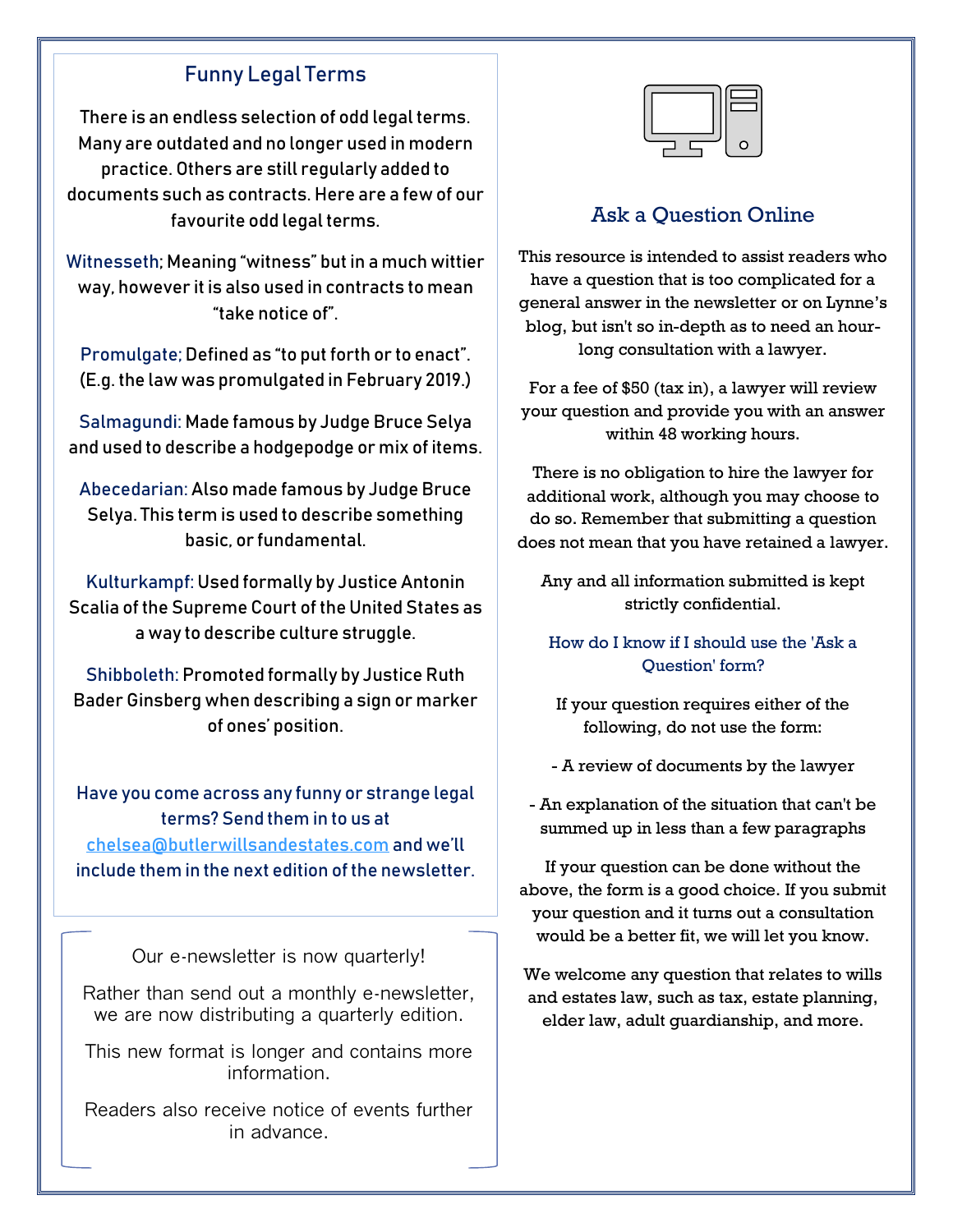# *"I know I'm not supposed to put money on a Memorandum of Personal Effects, but what about coin collections?"*

You're right that it is not a good idea to put sums of money on a Memorandum of Personal Effects, because you can turn it into a will by accident. However, coin collections are a little bit different. Items like coin collections are valuable because they are collectibles, whereas something like a bag of \$20 bills is valuable because it is currency.

The same is true of other antique collectibles that aren't specifically cash. Trinkets made of gold are valuable because of their history, not because of the value of the metal they are made from.

# Why Have a Will? The Perspective of a Young, Soon-to-Be Lawyer

Why should I, at 26 years of age, have a will? Afterall, it's not like insurance. I don't need to have a will to be alive as I need to have insurance to have a car or house.

Is it that I'm getting older, or maybe that now I have something to give to somebody? Maybe I want to make sure that my girlfriend or parents are taken care of once I'm gone? Without a doubt, there's no wrong reason to have a will. At my age, I'm younger than most people considering wills. This does not make it less important.

So why did I make a will? First and foremost, it makes the life of my friends and family much easier. Just by having a will they're almost guaranteed to not have to go to the courts to handle my affairs (which costs thousands, if not tens of thousands of dollars). My reasoning doesn't stop there, however. At 26, I don't have much money, own my own home or any properties, or anything of substantial value (sadly). What could I possibly make a will for? Well, I do have five nephews and nieces I would like to consider in the unfortunate event that something happened to their parents. A little money makes a big difference.

Secondly, although I may not have a bag of jewels worth millions, I do have things - many things. Giving my guitar to my nephew who started playing recently is a nice memento. As well, I am an avid beer enthusiast. I want to make sure my collection of international beers, artwork, and related items goes somewhere other than in Robin Hood Bay (I hope you'll thank me one day, Isaac). Although I may not necessarily have "things worth much", I can at least say what to do with them. This is surely better than having my friends and family debate "what would he have wanted done with this?" This hopefully helps everyone speed up the process of handling my estate and distributing my personal items and moving on with their lives.

Lastly, a will gives me the only opportunity I have to appoint someone to manage my estate when I'm gone. On one hand, it lets me pick someone that I trust to do the right thing. On the other hand, it can stop my friends, and more importantly my family, from fighting over "what I would've wanted done". I believe this point is very important.

A will prevents fighting. Sure, you may think your kids, siblings, parents, or whomever will not fight after you pass. Hopefully they won't. But at the very least a will is insurance. It lowers the chances that everyone fights over my self-portrait, which they will undoubtedly do.

G. Noseworthy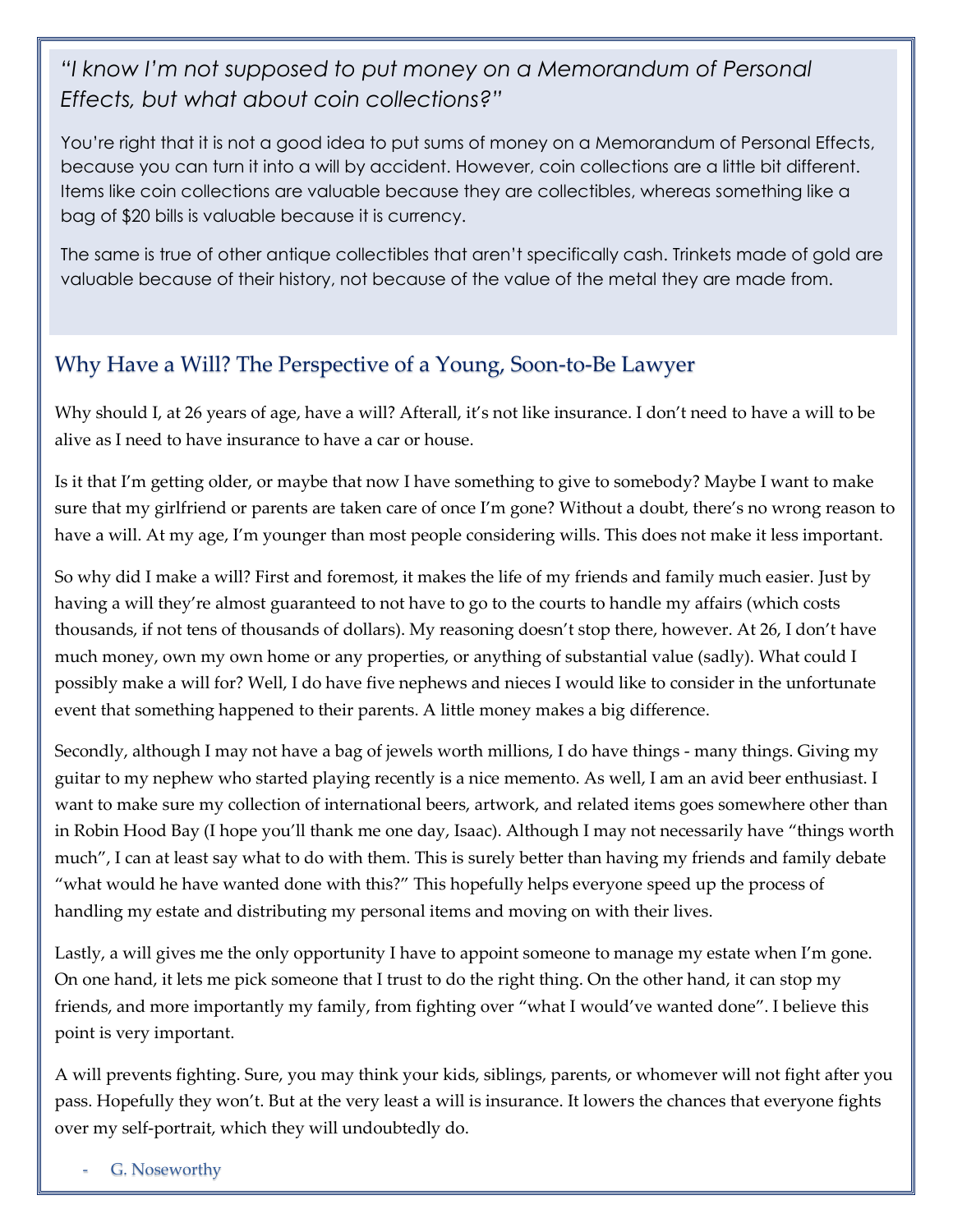#### Question from a reader:

*"My brother has Power of Attorney for our dad now that he has dementia, and he recently transferred one of the properties my dad owns into his own name. Can he do this?"*

As with most legal questions, there is no simple yes or no answer. Someone acting under a Power of Attorney (POA) is obligated to act in the best interests of the person who appointed them. On the surface, transferring the person's property into his own name does not look like your brother is

following this rule. However, it is entirely possible that transferring the title to the property is part of your dad's estate plan. There are a few ways to determine whether or not your brother's actions are in line with your dad's best interests.

#### 1. **Discussions your dad has had about his estate planning**.

Has your dad talked about his estate plans with you or your siblings? If your dad wanted to transfer the property as part of his planning, he may have mentioned it along the way.

Alternatively, your dad may have discussed the transfer with other members of your family.

#### **2. Notes at the lawyer's office.**

Chances are good that your brother used a lawyer to transfer the title of the property. The lawyer should have notes about why the transfer is taking place, such as the property was promised to your brother and he has been making improvements to it over the years.

Any notes that the lawyer has about the transaction will be confidential, and you will not be permitted to view them. However, if you are concerned about the transfer, you can contact your brother. Since the lawyer worked with him, the lawyer can provide him with information about the file.

#### **3. Notes your dad has.**

Your dad may have notes about he wanted to do with his assets. Frequently people make these kinds of notes in preparation to meet with a lawyer, so they might be stored with his Power of Attorney. Alternatively, if your dad has a home office or desk, he may have placed notes in there.

## The Cost of Advertising for Creditors and Claimants

Advertising for creditors and claimants is something many executors choose to do. It isn't mandatory, but doing so helps protect the executor from liability down the road. Advertising gives everyone with a legitimate claim the chance to contact the executor before the estate is distributed.

Traditionally, this advertisement is posted in the local newspaper. It is a short advertisement, and simply states that the person has passed away, and gives claimants a deadline to contact the executor to have their claim considered.

Usually the ad runs for a couple weeks, to give everyone a chance to see it.

The cost of running this kind of advertisement varies from one place to another, depending on the size of the newspaper's readership, whether the community is rural or urban, and the overhead of the newspaper.

In large cities in Newfoundland, it costs approximately \$180 to run an advertisement for one week.

Recently, advertising online has become a popular choice for executors. Sites like NoticeConnect allow the executor to post the same kind of notice online that would go in a newspaper.

The fee for advertising online is about \$150, and the posting lasts for up to 60 days.

For more information about NoticeConnect, visit Lynne's blog

[www.estatelawcanada.blogspot.ca](http://www.estatelawcanada.blogspot.ca/)